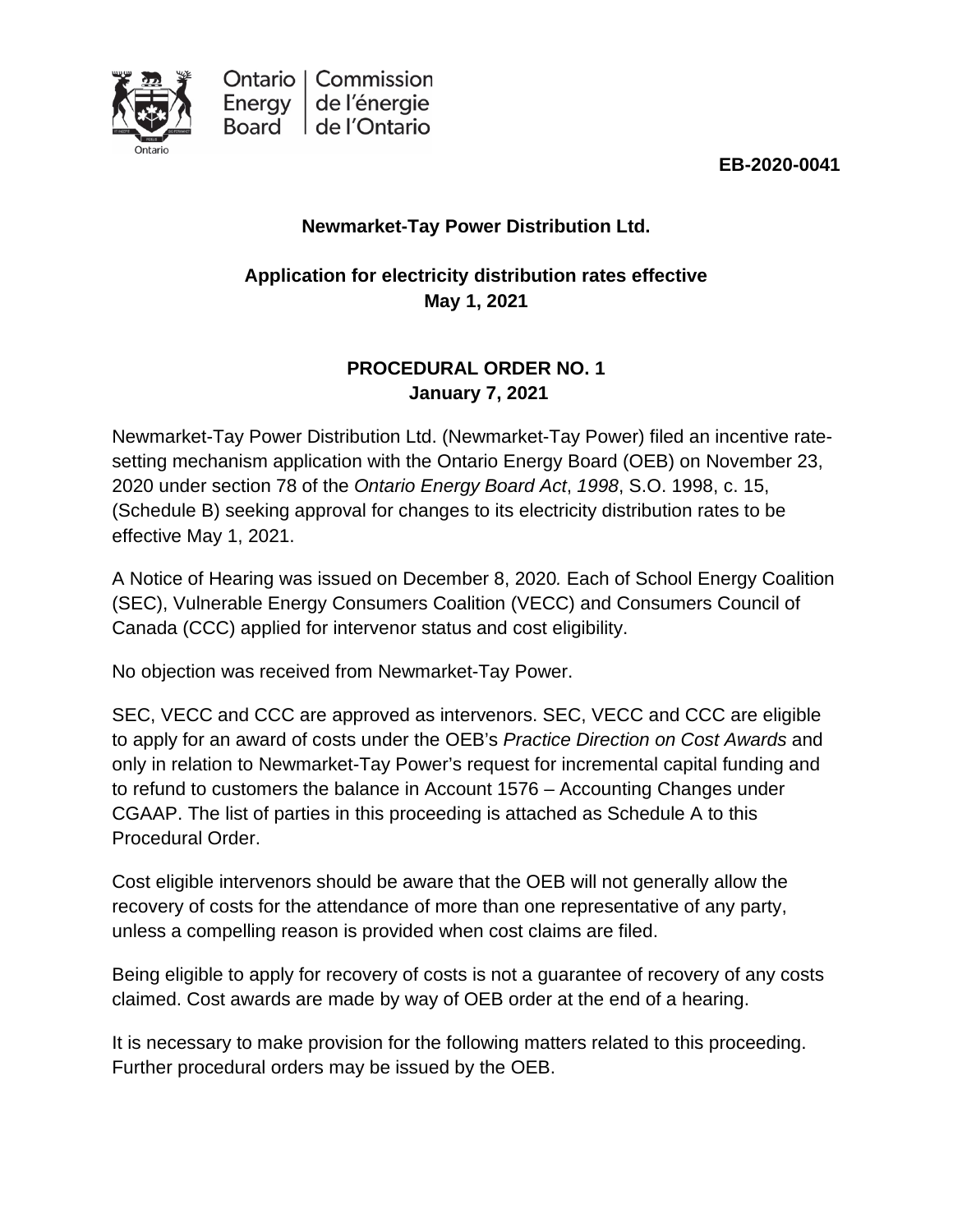# **IT IS THEREFORE ORDERED THAT:**

- 1. OEB staff and intervenors shall request any relevant information and documentation from Newmarket-Tay Power that is in addition to the evidence already filed, by written interrogatories filed with the OEB and served on Newmarket-Tay Power and all other parties by **January 21, 2021**.
- 2. Newmarket-Tay Power shall file with the OEB complete written responses to the interrogatories and serve them on all intervenors by **February 4, 2021**.
- 3. Any written submissions by OEB staff and intervenors shall be filed with the OEB and served on all other parties by **February 18, 2021**.
- 4. If Newmarket-Tay Power wishes to file a reply submission, it must file its written reply submission with the OEB, and serve it on intervenors by **March 4, 2021**.

Parties are responsible for ensuring that any documents they file with the OEB must not include personal information (as that phrase is defined in the *Freedom of Information and Protection of Privacy Act*), unless filed in accordance with rule 9A of the OEB's *Rules of Practice and Procedure*.

All materials filed with the OEB must quote the file number, **EB-2020-0041**, and be submitted in a searchable/unrestricted PDF format with a digital signature through the OEB's web portal at [https://pes.ontarioenergyboard.ca/eservice.](https://pes.ontarioenergyboard.ca/eservice) Filings must clearly state the sender's name, postal address, telephone number, fax number and e-mail address. Parties must use the document naming conventions and document submission standards outlined in the [Regulatory Electronic Submission System \(RESS\) Document](https://www.oeb.ca/sites/default/files/RESS-Document-Guidelines-202006.pdf)  [Guidelines](https://www.oeb.ca/sites/default/files/RESS-Document-Guidelines-202006.pdf) found at [www.oeb.ca/industry.](https://www.oeb.ca/industry/tools-resources-and-links/filing-systems) We encourage the use of RESS; however, parties who have not yet [set up an account,](https://www.oeb.ca/oeb/_Documents/e-Filing/Electronic_User_Form.pdf?v=20200331) may email their documents to [registrar@oeb.ca.](mailto:registrar@oeb.ca)

All communications should be directed to the attention of the Registrar at the address below and be received no later than 4:45 p.m. on the required date.

With respect to distribution lists for all electronic correspondence and materials related to this proceeding, parties must include the Case Manager, Katherine Wang at [Katherine.Wang@oeb.ca](mailto:Katherine.Wang@oeb.ca) and OEB Counsel, James Sidlofsky at [James.Sidlofsky@oeb.ca.](mailto:James.Sidlofsky@oeb.ca)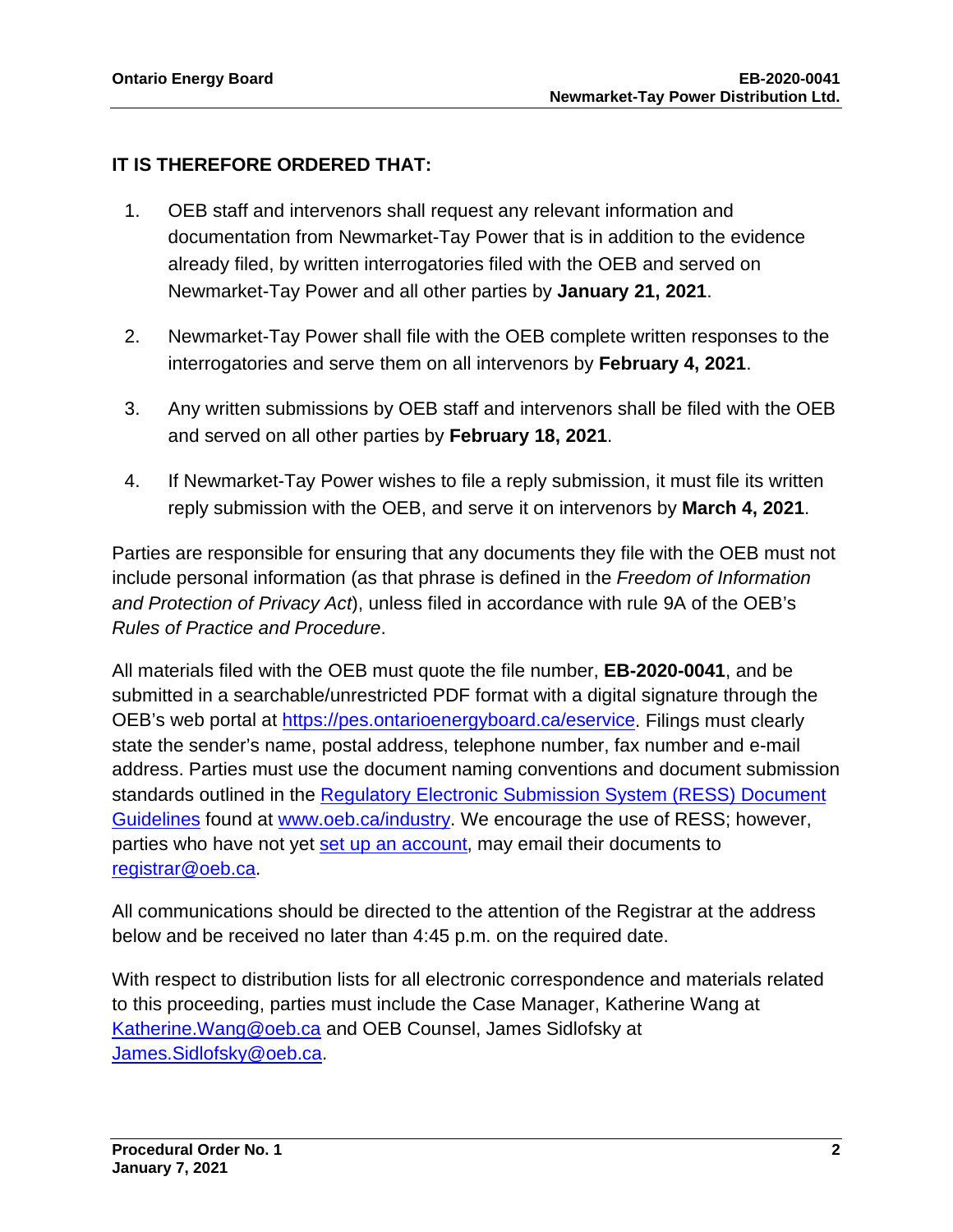Email: [registrar@oeb.ca](mailto:registrar@oeb.ca) Tel: 1-888-632-6273 (Toll free) Fax: 416-440-7656

**DATED** at Toronto, **January 7, 2021**

#### **ONTARIO ENERGY BOARD**

#### **By delegation, before: Christine E. Long**

*Original signed by*

Christine E. Long **Registrar**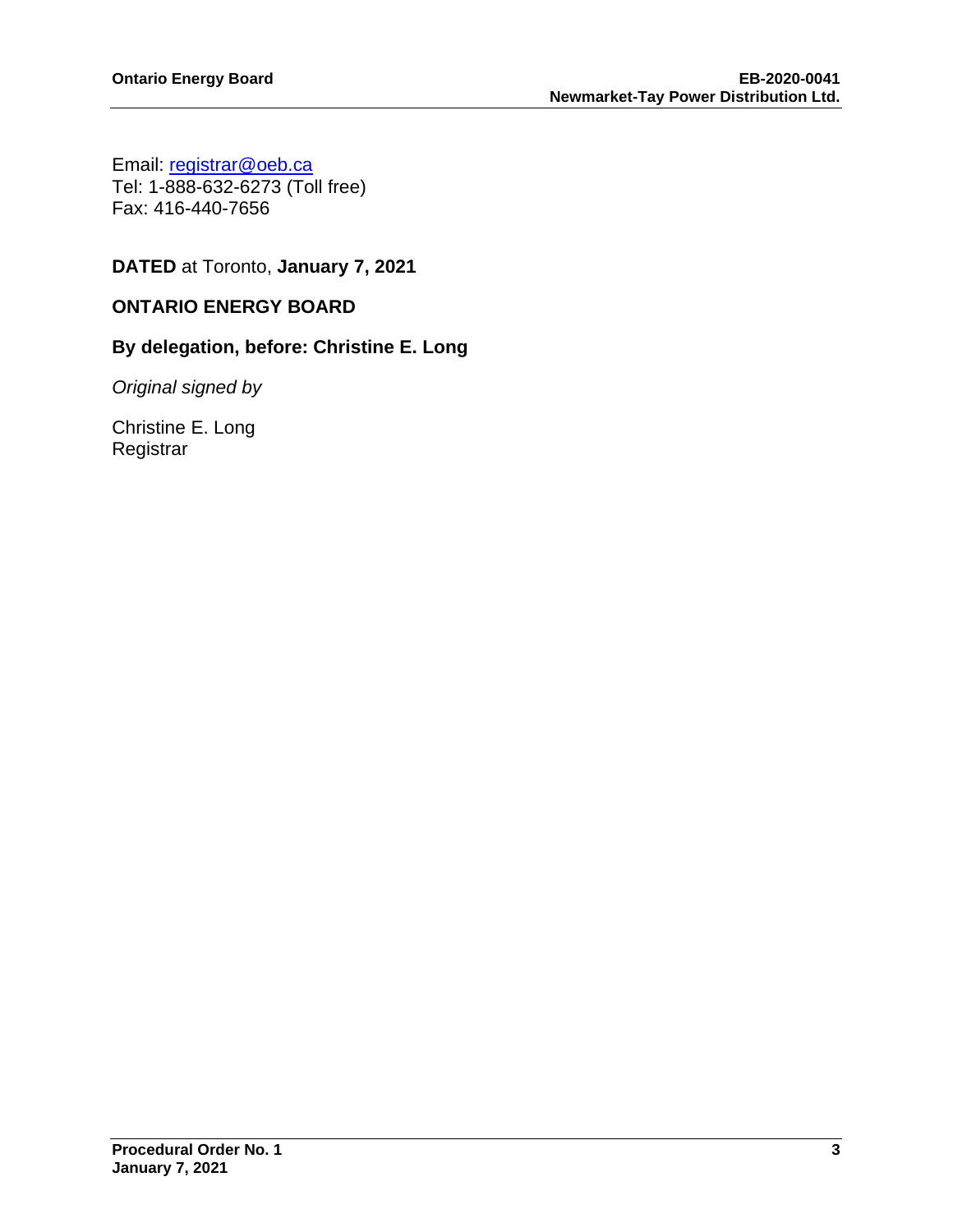## **SCHEDULE A**

## **PROCEDURAL ORDER NO. 1**

#### **NEWMARKET-TAY POWER DISTRIBUTION LTD.**

**EB-2020-0041**

**APPLICANT & LIST OF INTERVENORS**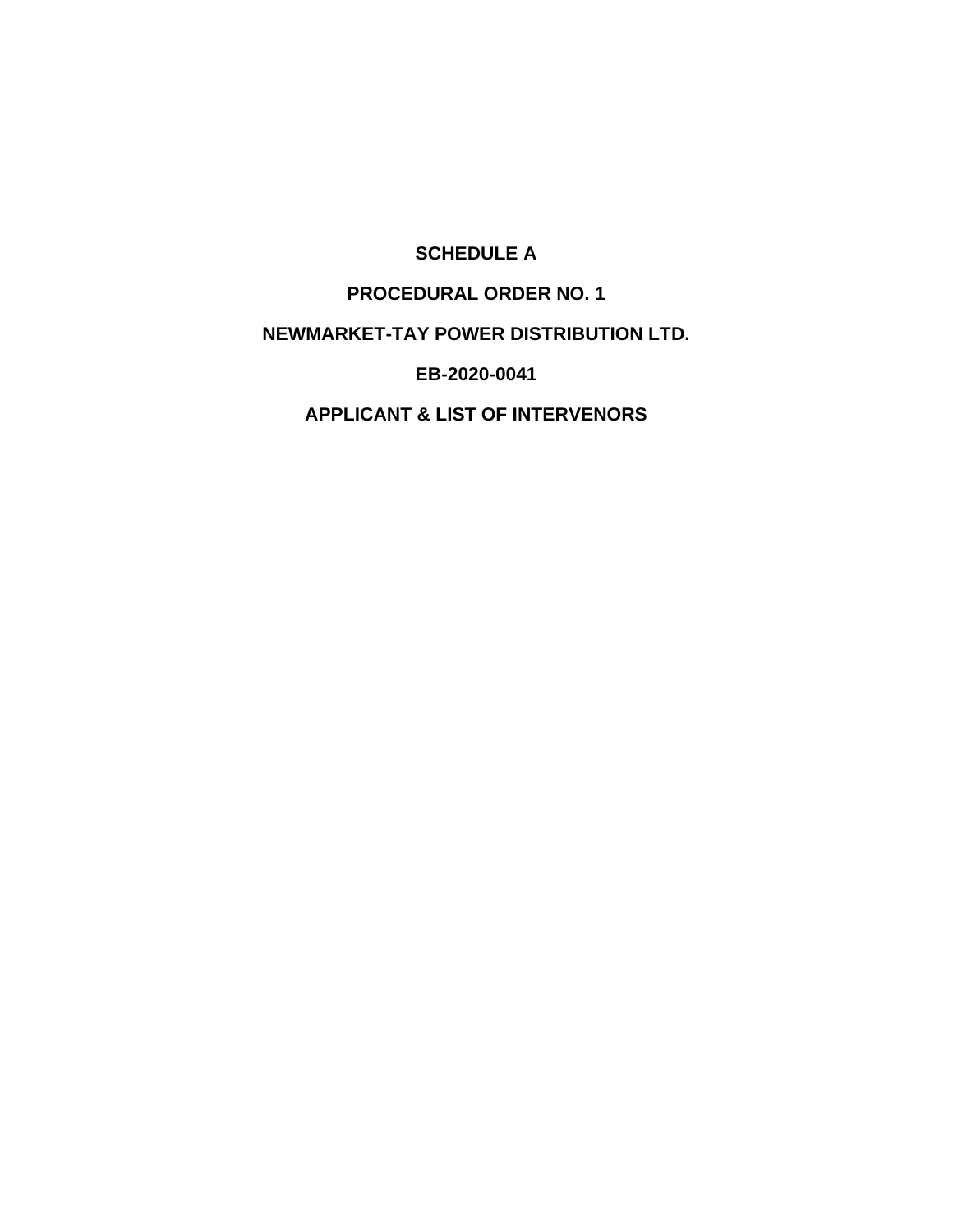## **Newmarket-Tay Power Distribution Ltd. EB-2020-0041 2021 IRM Rates**

# **APPLICANT & LIST OF INTERVENORS**

**January 7, 2021**

| <b>APPLICANT</b>                                             | <b>Rep. and Address for Service</b>                                                                                                                                                                                            |
|--------------------------------------------------------------|--------------------------------------------------------------------------------------------------------------------------------------------------------------------------------------------------------------------------------|
| <b>Newmarket-Tay Power Distribution Ltd. Michelle Reesor</b> | <b>Regulatory Manager</b><br>Newmarket-Tay Power Distribution Ltd.<br>590 Steven Court<br>Newmarket ON L3Y 6Z2<br>Tel: 905-715-4120<br>Fax: 905-895-8931<br>mreesor@nmhydro.ca                                                 |
|                                                              | <b>Laurie Ann Cooledge</b><br><b>Chief Financial Officer</b><br>Newmarket-Tay Power Distribution Ltd.<br>590 Steven Court<br>Newmarket ON L3Y 6Z2<br>Tel: 905-953-8548 Ext: 2268<br>Fax: 905-895-8931<br>regulatory@nmhydro.ca |
| <b>APPLICANT COUNSEL</b>                                     | <b>John Vellone</b><br>Partner<br><b>Borden Ladner Gervais LLP</b><br>Bay Adelaide Centre, East Tower<br>22 Adelaide Street West<br>Toronto ON M5H 4E3<br>Tel: 416-367-6730<br>Fax: 416-367--6749<br>jvellone@blg.com          |
|                                                              | <b>Flora Ho</b><br>Associate<br>Borden Ladner Gervais LLP<br>Bay Adelaide Centre, East Tower<br>22 Adelaide Street West<br>Toronto ON M5H 4E3                                                                                  |

Tel: 416-367-6581 Fax: 416-367-6749

[fho@blg.com](mailto:fho@blg.com)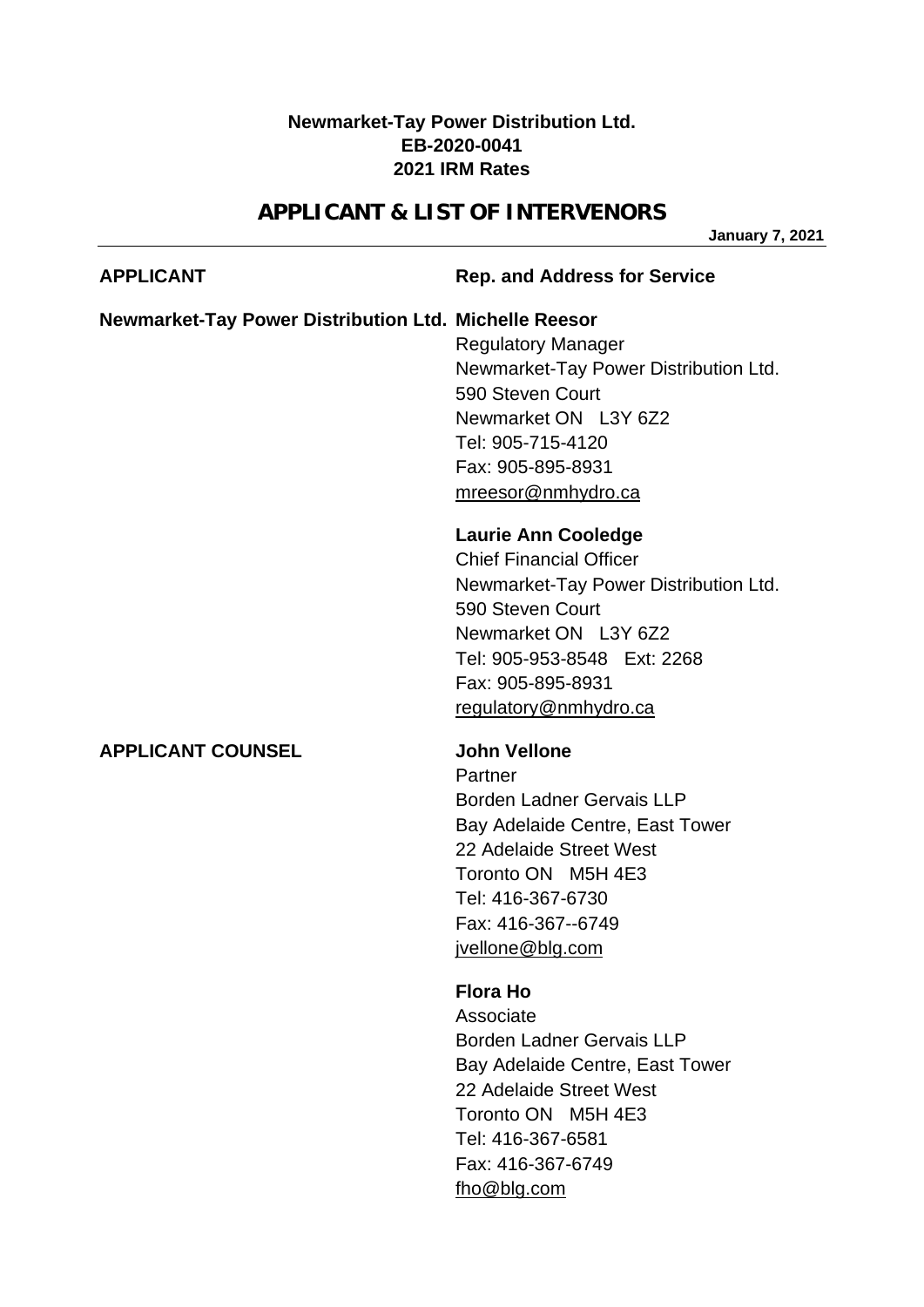## **Newmarket-Tay Power Distribution Ltd. EB-2020-0041 2021 IRM Rates**

# **APPLICANT & LIST OF INTERVENORS**

**January 7, 2021**

| <b>INTERVENORS</b>                 | <b>Rep. and Address for Service</b>                                                                                                                                                                                                                                                                                                                                                                                    |
|------------------------------------|------------------------------------------------------------------------------------------------------------------------------------------------------------------------------------------------------------------------------------------------------------------------------------------------------------------------------------------------------------------------------------------------------------------------|
| <b>Consumers Council of Canada</b> | <b>Julie Girvan, Consultant</b><br>J. E. Girvan Enterprises<br>62 Hillsdale Ave. East<br>Toronto ON M4S 1T5<br>Tel: 416-322-7936<br>jgirvan@uniserve.com                                                                                                                                                                                                                                                               |
| <b>School Energy Coalition</b>     | <b>Mark Rubenstein, Counsel</b><br><b>Shepherd Rubenstein Professional</b><br>Corporation<br>2200 Yonge Street, Suite 1302<br>Toronto ON M4S 2C6<br>Tel: 647-483-0113<br>mark@shepherdrubenstein.com<br>Jay Shepherd, Counsel<br><b>Shepherd Rubenstein Professional</b><br>Corporation<br>2200 Yonge Street, Suite 1302<br>Toronto ON M4S 2C6<br>Tel: 416-804-2767<br>Fax: 416-483-3305<br>jay@shepherdrubenstein.com |
|                                    | <b>Wayne McNally, SEC Coordinator</b><br><b>Ontario Education Services Corporation</b><br>c/o Ontario Public School Boards<br>Association<br>439 University Avenue, 18th Floor<br>Toronto ON M5G 1Y8<br>Tel: 416-340-2540<br>Fax: 416-340-7571<br>wayne.mcnally@oesc-cseo.org                                                                                                                                          |